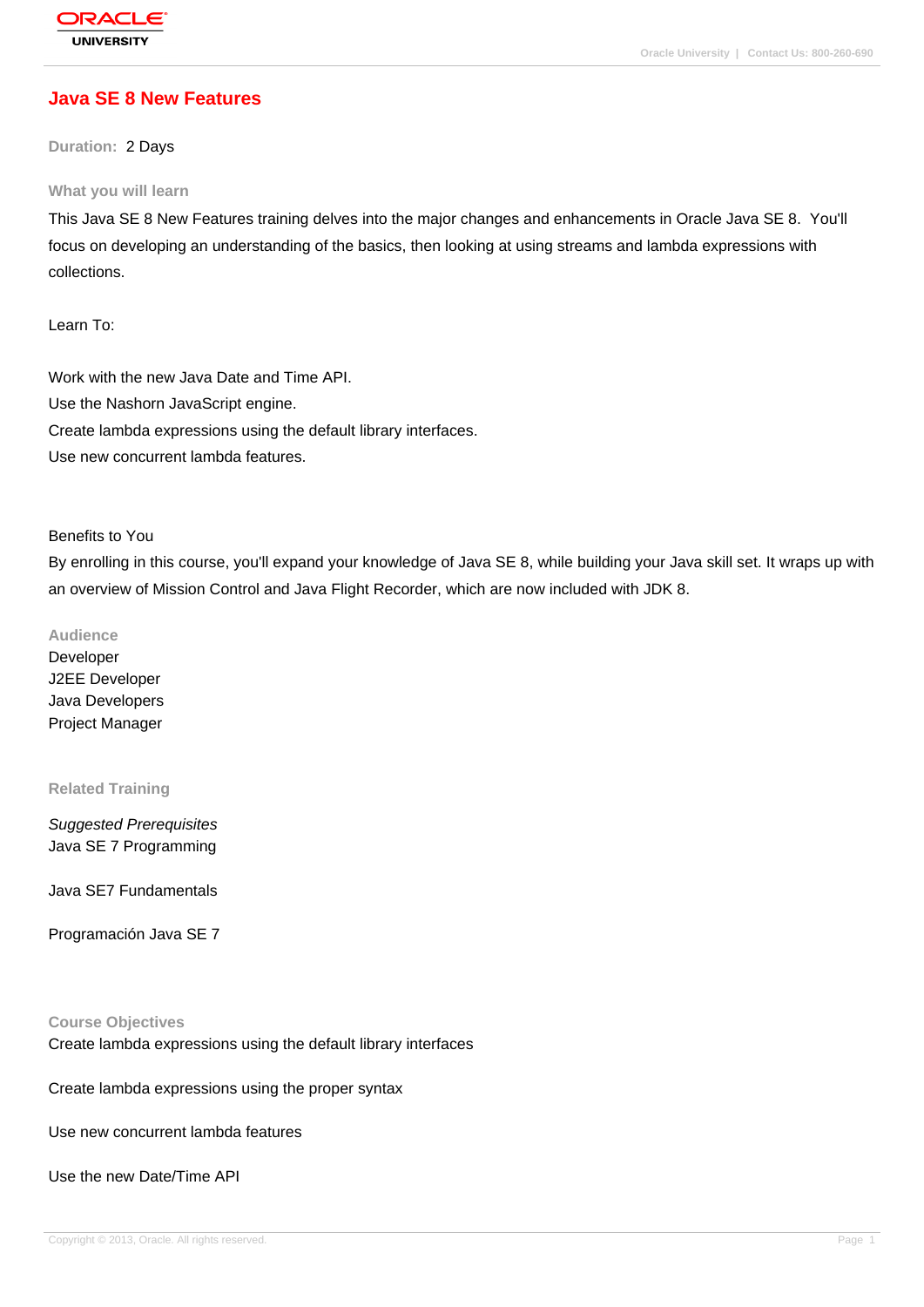Use Mission Control and Flight Recorder

Use the new Nashorn JavaScript Engine

**Course Topics**

#### **Course Introduction**

Reviewing course objectives Discussing course format and LVC Getting acquainted with instructor and student Discussing course topics planned for coverage Overview of changes in 8

#### **Introducing Lambda Expressions**

Describing the purpose of an anonymous inner class Describing drawbacks to anonymous inner classes Describing the components of a lambda expression Defining a functional interface Creating programs that use lambda expressions

#### **A Case for Lambda Expressions**

Discussing the reasons for adding lambda expressions to the Java language Reviewing the standard way of extracting data in Java Refactoring code to reduce redundancy Refactoring code to use inner classes Refactoring code to use lambda expressions Listing the benefits of lambda expressions

### **Filtering Collections with Lambdas**

Iterating though a collection with forEach Iterating through a collection using lambda syntax Describing the Stream interface Filtering a collection using lambda expressions Calling an existing method using a method reference Chaining multiple methods together Comparing function and imperative programming Defining pipelines in terms of lambdas and collections

### **Using Built in Lambda Types**

Listing the built in interfaces included in java.util.function Determining true or false with a Predicate Processing an object and return nothing with Consumer Processing one object and return another with Function Generating a new object with Supplier Using primitive versions of the base interfaces Using binary versions of the base interfaces

### **Collection Operations with Lambda**

Extracting data from an object using map Searching for data using search methods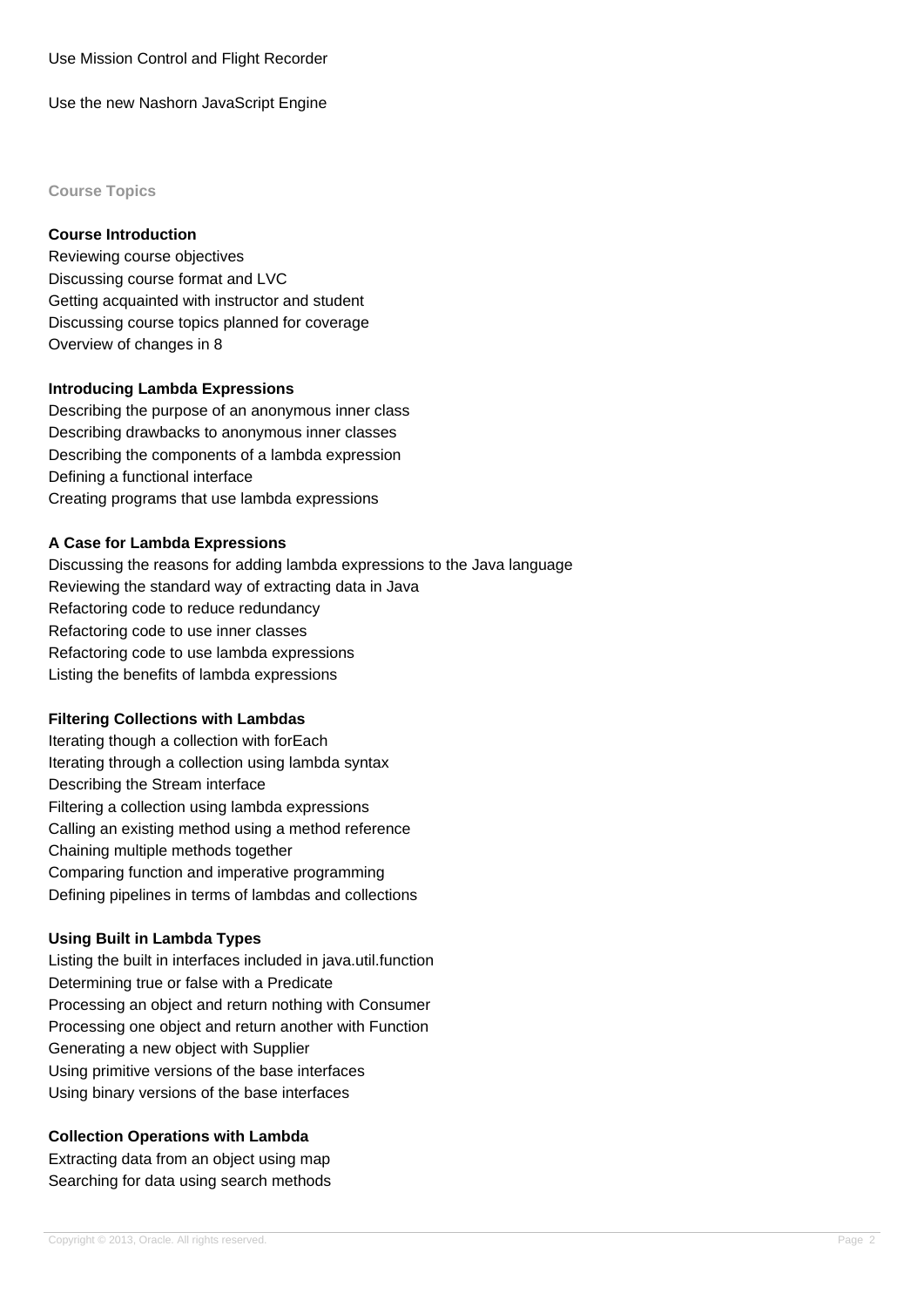Describing the types of stream operations Describing the Optional class Performing calculations using methods Describing lazy processing Sorting a stream Saving results to a collection using the collect method

#### **Parallel Streams**

Reviewing the key characteristics of streams Contrasting old style loop operations with streams Describing how to make a stream pipeline execute in parallel Listing the key assumptions needed to use a parallel pipeline Defining reduction Describing why reduction requires an associative function Calculating a value using reduce Describing the process for decomposing and then merging work

#### **Lambda Cookbook**

Modifying a list using removeIf Updating a list using replaceAll Updating a map using computeIfAbsent, computerIfPresent, and merge Sending the keys and values from a map to a stream Reading a file to a stream Reading a text file into an ArrayList List, walk, and search a directory structure using a stream Flattening a stream using flatMap

#### **Method Enhancements**

Considering the importance of building good libraries Using static methods in Interfaces Using default methods Understanding default method inheritance rules

#### **Using the Date/Time API: Working with Local Dates and Times**

Listing the goals of the Date/Time API (JSR-310) Creating and manage date-based events Creating and manage time-based events Combining date and time into a single object

#### **Using the Date/Time API: Working with Time Zones**

Working with dates and times across time-zones and manage changes resulting from daylight savings

#### **Using the Date/Time API: Working with Date and Time Amounts**

Defining and create timestamps, periods and durations Applying formatting to local and zoned dates and times

# **JavaScript on Java with Nashorn: Creating and executing shell scripts**

Creating and execute shell scripts using JavaScript and Nashorn

#### **JavaScript on Java with Nashorn: Writing JavaScript Applications**

Developing JavaScript applications that leverage Java code using Nashorn